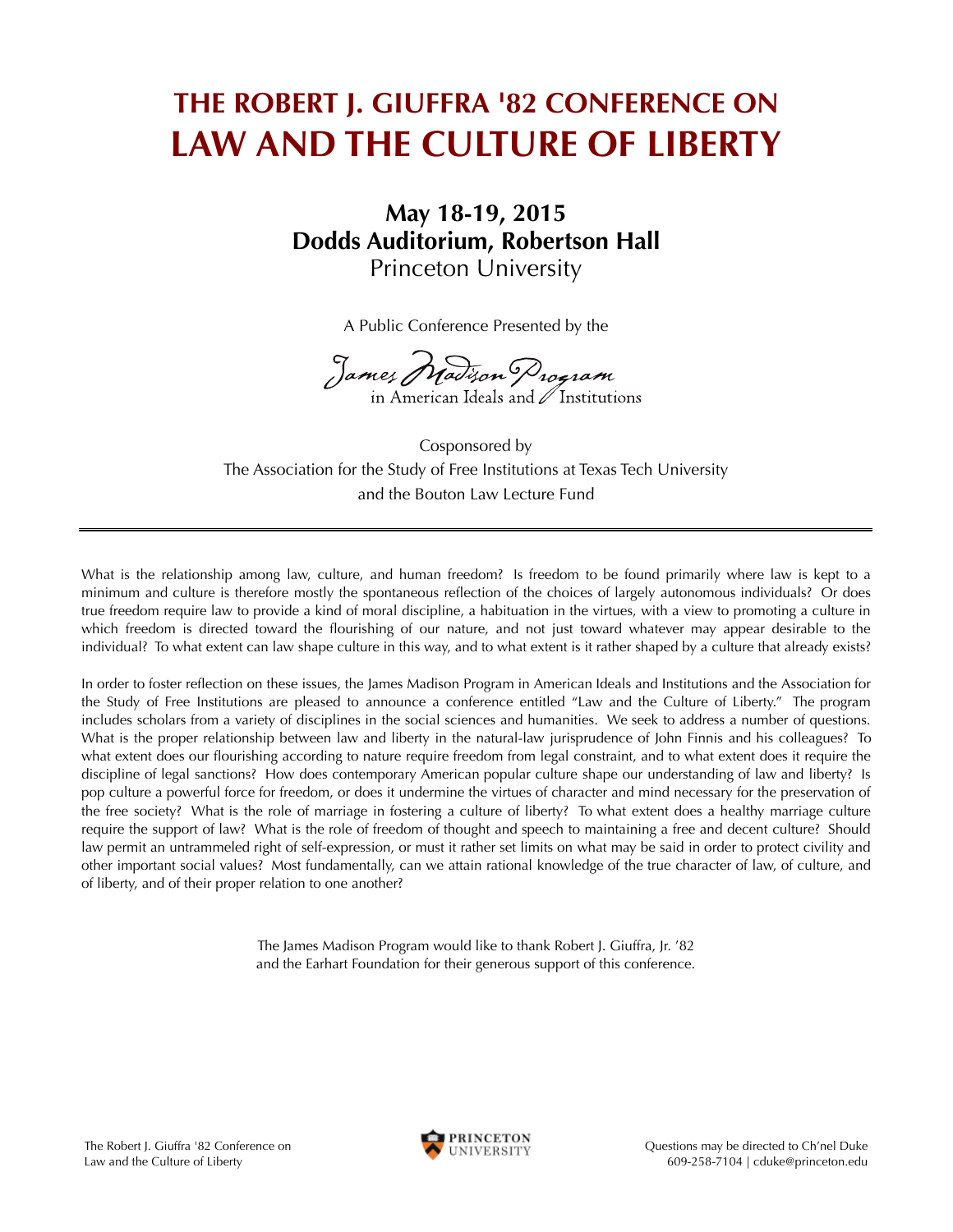| <b>MONDAY, MAY 18, 2015</b> |                                                                                                                                                                                                          |                                                                                                                                                                                                                                                                                                                        |
|-----------------------------|----------------------------------------------------------------------------------------------------------------------------------------------------------------------------------------------------------|------------------------------------------------------------------------------------------------------------------------------------------------------------------------------------------------------------------------------------------------------------------------------------------------------------------------|
| <b>TIME</b>                 | <b>SESSION</b>                                                                                                                                                                                           | <b>PRESENTER</b>                                                                                                                                                                                                                                                                                                       |
| $10:30$ a.m.<br>to Noon     | Presentation of the 2015 James Q. Wilson<br>Award for Distinguished Scholarship on the<br>Nature of a Free Society to John Finnis, on<br>behalf of the Association for the Study of Free<br>Institutions | Robert P. George McCormick Professor of Jurisprudence;<br>Director, James Madison Program, Princeton University                                                                                                                                                                                                        |
|                             |                                                                                                                                                                                                          | <b>KEYNOTE SPEAKER</b><br>John Finnis Biolchini Family Professor of Law, University<br>of Notre Dame; Professor Emeritus of Law and Legal<br>Philosophy, University of Oxford                                                                                                                                          |
| <b>TIME</b>                 | <b>SESSION</b>                                                                                                                                                                                           | <b>PANELISTS</b>                                                                                                                                                                                                                                                                                                       |
| $1:30$ p.m.<br>to 3:15 p.m. | Natural Law, Law, and Liberty                                                                                                                                                                            | Gerard V. Bradley Professor of Law, University of Notre<br>Samuel Gregg Director of Research, Acton Institute<br>Daniel Mark Assistant Professor of Political Science,<br>Villanova University<br>Chair: James R. Stoner, Jr. Professor of Political Science,<br>Louisiana State University                            |
| 3:45 p.m.<br>to 5:30 p.m.   | Popular Culture and the Culture of Liberty                                                                                                                                                               | Mark Bauerlein Professor of English, Emory University<br>Martha Bayles Visiting Associate Professor of the Practice<br>of the Humanities, Boston College<br>Charles T. Rubin Garwood Visiting Fellow, James Madison<br>Program, Princeton University; Associate Professor of<br>Political Science, Duquesne University |
|                             |                                                                                                                                                                                                          | Chair: Carson Holloway Visiting Fellow in American<br>Political Thought, B. Kenneth Simon Center for Principles<br>and Politics, The Heritage Foundation; Associate<br>Professor of Political Science, University of Nebraska at<br>Omaha                                                                              |